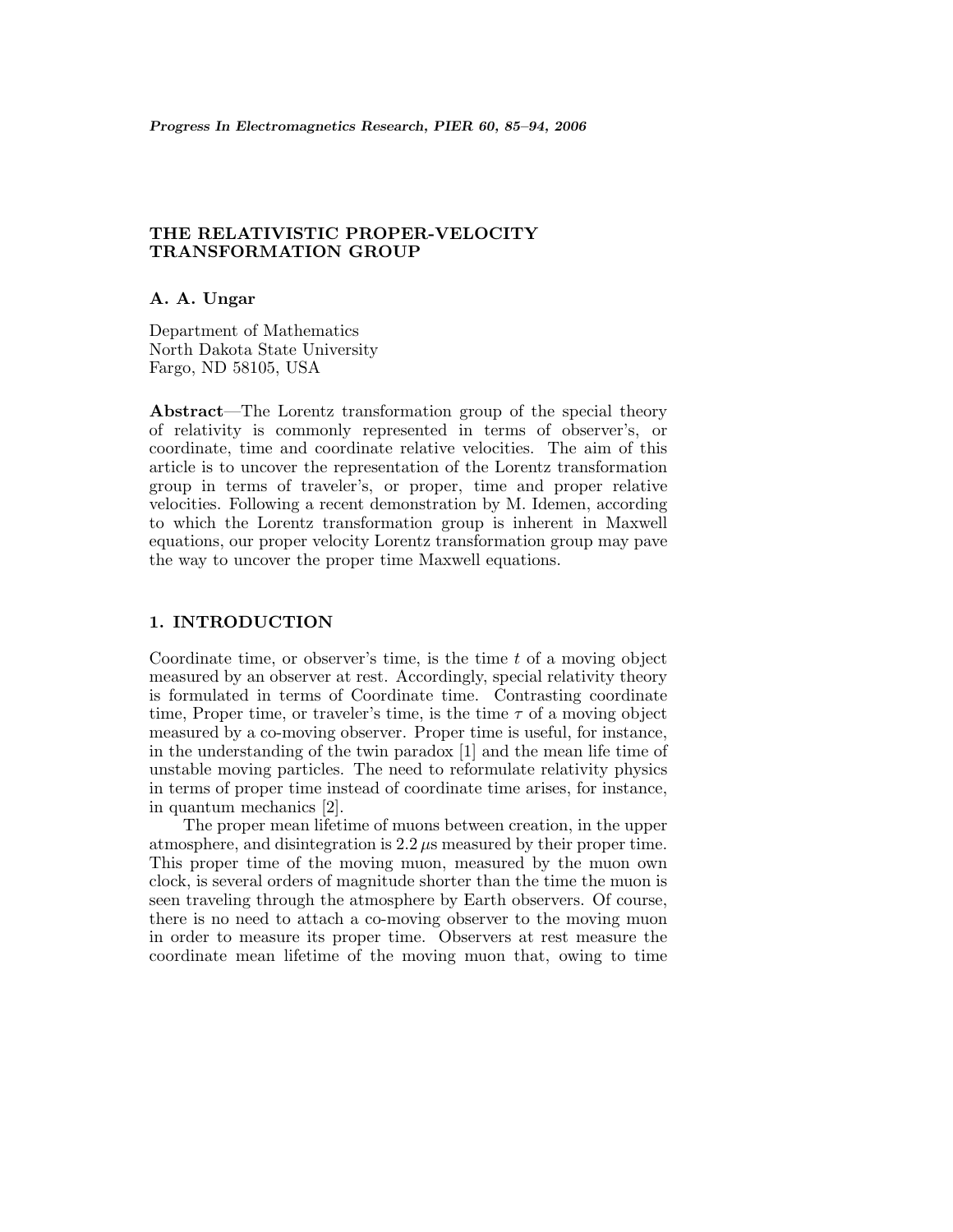dilation, is observer dependent. Each observer, however, can translate his measure of the muon coordinate mean lifetime into the muon proper mean lifetime, which is an intrinsic property of the muon and hence observer independent [3].

The aim of this article is, accordingly, to uncover the translation of the Lorentz group of Einstein's special theory of relativity from its standard representation by means of coordinate time and coordinate velocities to a new representation by means of proper time and proper velocities.

M. Idemen has recently shown in [4] that the Lorentz transformation group of Einstein's special theory of relativity is inherent in Maxwell equations. One may therefore hope that the translation of the Lorentz group from its standard representation by means of coordinate time and coordinate velocities to a new representation by means of proper time and proper velocities will pave the way for the translation of Maxwell equations from their standard coordinate time representation to their proper time representation.

## **2. RELATIVISTIC COORDINATE VELOCITIES AND PROPER VELOCITIES AND THEIR COMPOSITION LAWS**

Relativistic coordinate velocities are measured by coordinate time and, similarly, relativistic proper velocities are measured by proper time.

Let c be the vacuum speed of light, and let

$$
\mathbb{R}_c^3 = \left\{ \mathbf{v} \in \mathbb{R}^3 : \|\mathbf{v}\| < c \right\} \tag{1}
$$

be the c-ball of all relativistically admissible velocities of material particles. It is the open ball of radius  $c$ , centered at the origin of the Euclidean three-space  $\mathbb{R}^3$ , consisting of all vectors **v** in  $\mathbb{R}^3$  with magnitude  $\|\mathbf{v}\|$  smaller than c. Einstein addition  $\oplus_E$  in the c-ball of  $\mathbb{R}^3_c$  is given by the Equation [5–8]

$$
\mathbf{u} \oplus_E \mathbf{v} = \frac{1}{1 + \frac{\mathbf{u} \cdot \mathbf{v}}{c^2}} \left\{ \mathbf{u} + \frac{1}{\gamma \mathbf{u}} \mathbf{v} + \frac{1}{c^2} \frac{\gamma \mathbf{u}}{1 + \gamma \mathbf{u}} (\mathbf{u} \cdot \mathbf{v}) \mathbf{u} \right\}
$$
(2)

for all **u**,  $\mathbf{v} \in \mathbb{R}_c^3$ , where  $\mathbf{u} \cdot \mathbf{v}$  is the inner product that the ball  $\mathbb{R}_c^3$  inherits from its space  $\mathbb{R}^3$ , and where  $\gamma_{\mathbf{u}}$  is the gamma factor

$$
\gamma_{\mathbf{u}} = \frac{1}{\sqrt{1 - \frac{\|\mathbf{u}\|^2}{c^2}}}
$$
(3)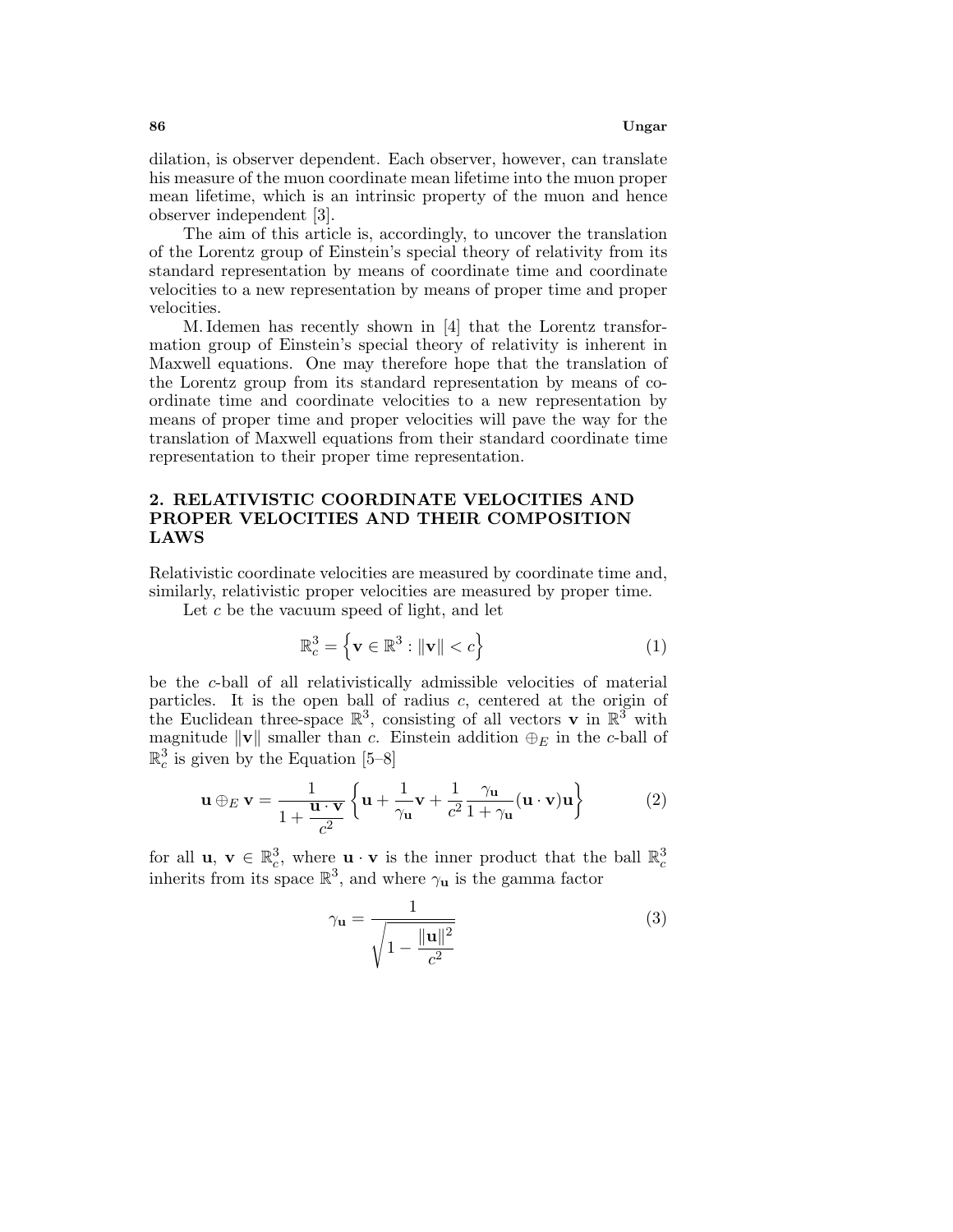in the *c*-ball,  $\|\mathbf{u}\|^2 = \mathbf{u} \cdot \mathbf{u}$ .

Einstein velocity addition  $(2)$  satisfies the *gamma identity* [7, p. 79][8],

$$
\gamma_{\mathbf{u}\oplus_E\mathbf{v}} = \gamma_{\mathbf{u}}\gamma_{\mathbf{v}}\left(1 + \frac{\mathbf{u} \cdot \mathbf{v}}{c^2}\right) \tag{4}
$$

implying

$$
\frac{\gamma_{\mathbf{u}\oplus_E\mathbf{v}}}{\gamma_{\mathbf{u}}\gamma_{\mathbf{v}}} = 1 + \frac{\mathbf{u} \cdot \mathbf{v}}{c^2}
$$
(5)

for all  $\mathbf{u}, \mathbf{v} \in \mathbb{R}^3_c$ .

In Einstein's special relativity theory we distinguish between coordinate velocities and proper velocities. Einstein's velocity addition law (2) gives the addition law of coordinate velocities, while the addition law of proper velocities will be uncovered below.

Coordinate time, or observer's time, is the time  $t$  of a moving object measured by an observer at rest. Proper time, or traveler's time, is the time  $\tau$  of a moving object measured by a co-moving observer [9, Sec. 6.2] [10, p. 72].

The coordinate time, t, and the proper time,  $\tau$ , of a uniformly moving object with relative velocity  $\mathbf{v} \in \mathbb{R}^3_c$  measured by coordinate time, are related by the equation  $[9, Eq. (6.1)]$ 

$$
t = \gamma_{\mathbf{v}} \tau \tag{6}
$$

where, by choice,  $\tau = 0$  when  $t = 0$ .

Accordingly, the relative coordinate velocity **v**  $\in \mathbb{R}^3_c$  and the proper velocity  $\mathbf{w} \in \mathbb{R}^3$  of an object measured by its coordinate time t and proper time  $\tau$ , respectively, are related by the following equations, which are known since 1915 [11],

$$
\begin{array}{rcl}\n\mathbf{w} & = & \gamma_{\mathbf{v}} \mathbf{v} \in \mathbb{R}_c^3 \\
\mathbf{v} & = & \beta_{\mathbf{w}} \mathbf{w} \in \mathbb{R}_c^3\n\end{array} \tag{7}
$$

where  $\gamma_{\mathbf{v}}$  is the gamma factor (3) and where  $\beta_{\mathbf{w}}$  is the *beta factor* given by the equation

$$
\beta_{\mathbf{w}} = \frac{1}{\sqrt{1 + \frac{\|\mathbf{w}\|^2}{c^2}}} \tag{8}
$$

Let  $\phi: \mathbb{R}^3 \to \mathbb{R}^3_3$  be the bijective map that the second equation in (7) suggests,

$$
\phi \mathbf{w} = \beta_{\mathbf{w}} \mathbf{w} = \mathbf{v} \tag{9}
$$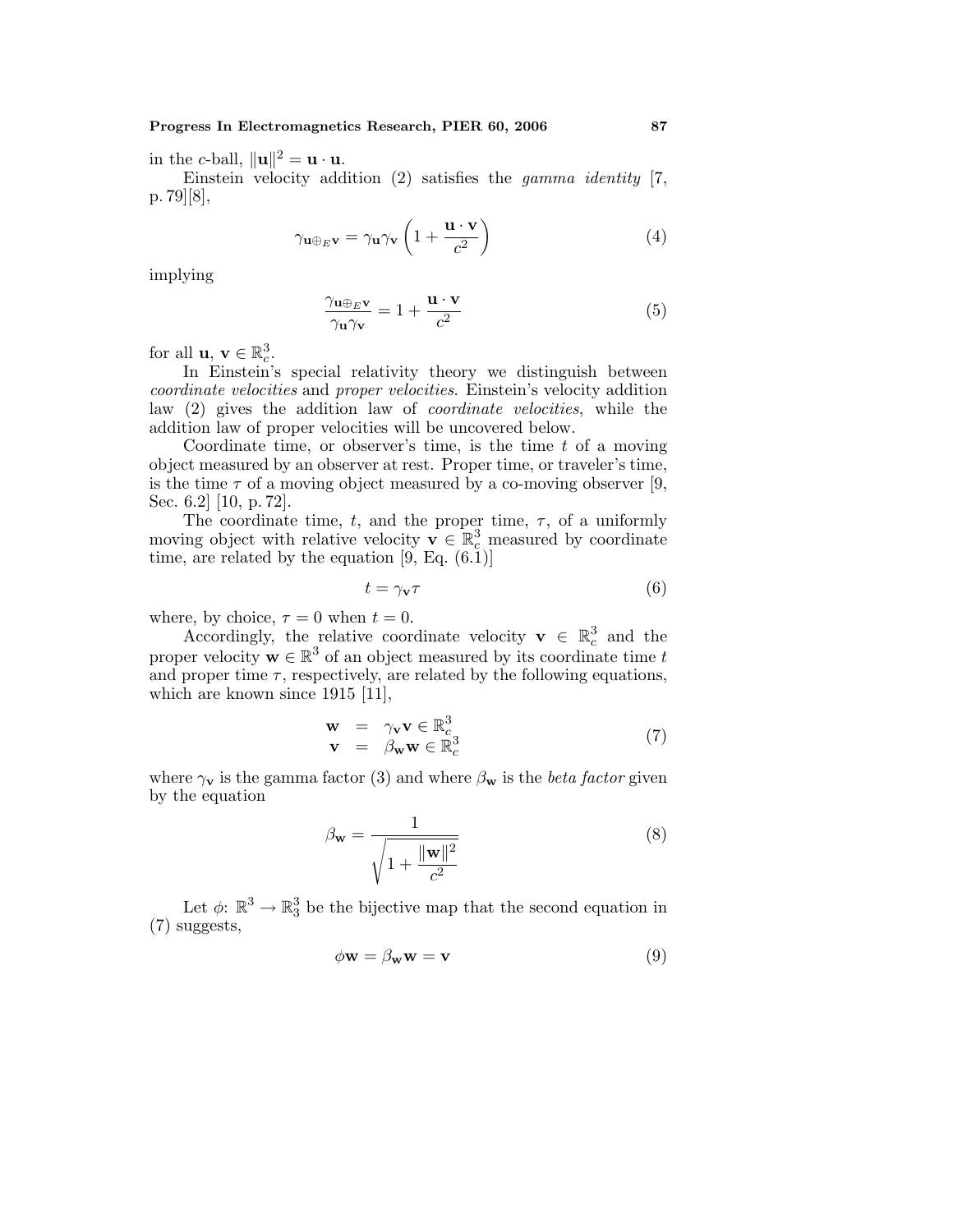taking the space  $\mathbb{R}^3$  of proper velocities to the ball  $\mathbb{R}^3_c$  of coordinate velocities.

The inverse map  $\phi^{-1}$ :  $\mathbb{R}_c^3 \to \mathbb{R}^3$ , from coordinate velocities to proper velocities is given by

$$
\phi^{-1}\mathbf{v} = \gamma_{\mathbf{v}}\mathbf{v} = \mathbf{w} \tag{10}
$$

as shown in (7).

It follows from (9)–(10) that Einstein addition  $\oplus_E$  of coordinate velocities in  $\mathbb{R}^3_c$  induces the binary operation  $\oplus_U$  between proper velocities in  $\mathbb{R}^3$  according to the equation

$$
\mathbf{w}_1 \oplus_U \mathbf{w}_2 = \phi^{-1}(\phi \mathbf{w}_1 \oplus_E \phi \mathbf{w}_2)
$$
 (11)

 $\mathbf{w}_1, \mathbf{w}_2 \in \mathbb{R}_c^3$ , thus uncovering the proper velocity composition law in  $\mathbb{R}^3$ .

By employing a software for symbolic manipulation, like Mathematica or Maple, it can be shown straightforwardly that the binary operation  $\oplus_U$ , (11), in  $\mathbb{R}^3$  is given explicitly by the equation [6, 7]

$$
\mathbf{u} \oplus_{U} \mathbf{v} = \phi^{-1}(\phi \mathbf{u} \oplus_{E} \phi \mathbf{v})
$$
  
=  $\mathbf{u} + \mathbf{v} + \left\{ \frac{\beta_{\mathbf{u}}}{1 + \beta_{\mathbf{u}}} \frac{\mathbf{u} \cdot \mathbf{v}}{c^{2}} + \frac{1 - \beta_{\mathbf{v}}}{\beta_{\mathbf{v}}} \right\} \mathbf{u}$  (12)

where  $\beta_{\mathbf{v}}$  is the beta factor, satisfying the beta identity

$$
\beta_{\mathbf{u}\oplus_{U}\mathbf{v}} = \frac{\beta_{\mathbf{u}}\beta_{\mathbf{v}}}{1 + \beta_{\mathbf{u}}\beta_{\mathbf{v}}\frac{\mathbf{u}\cdot\mathbf{v}}{c^2}}
$$
(13)

for all  $\mathbf{u}, \mathbf{v} \in \mathbb{R}^3$ .

It follows from (11) that

$$
\phi(\mathbf{w}_1 \oplus_U \mathbf{w}_2) = \phi \mathbf{w}_1 \oplus_E \phi \mathbf{w}_2 \tag{14}
$$

so that by the definition of  $\phi$  in (9) we have

$$
\beta_{\mathbf{w}_1 \oplus_U \mathbf{w}_2}(\mathbf{w}_1 \oplus_U \mathbf{w}_2) = \beta_{\mathbf{w}_1} \mathbf{w}_1 \oplus_E \beta_{\mathbf{w}_2} \mathbf{w}_2 \tag{15}
$$

for all  $\mathbf{w}_1, \mathbf{w}_2 \in \mathbb{R}^3$ .

Substituting  $\mathbf{w}_k = \phi^{-1} \mathbf{v}_k$ ,  $k = 1, 2$ , in (11), we obtain

$$
\phi^{-1}(\mathbf{v}_1 \oplus_E \mathbf{v}_2) = \phi^{-1} \mathbf{v}_1 \oplus_U \phi^{-1} \mathbf{v}_2 \tag{16}
$$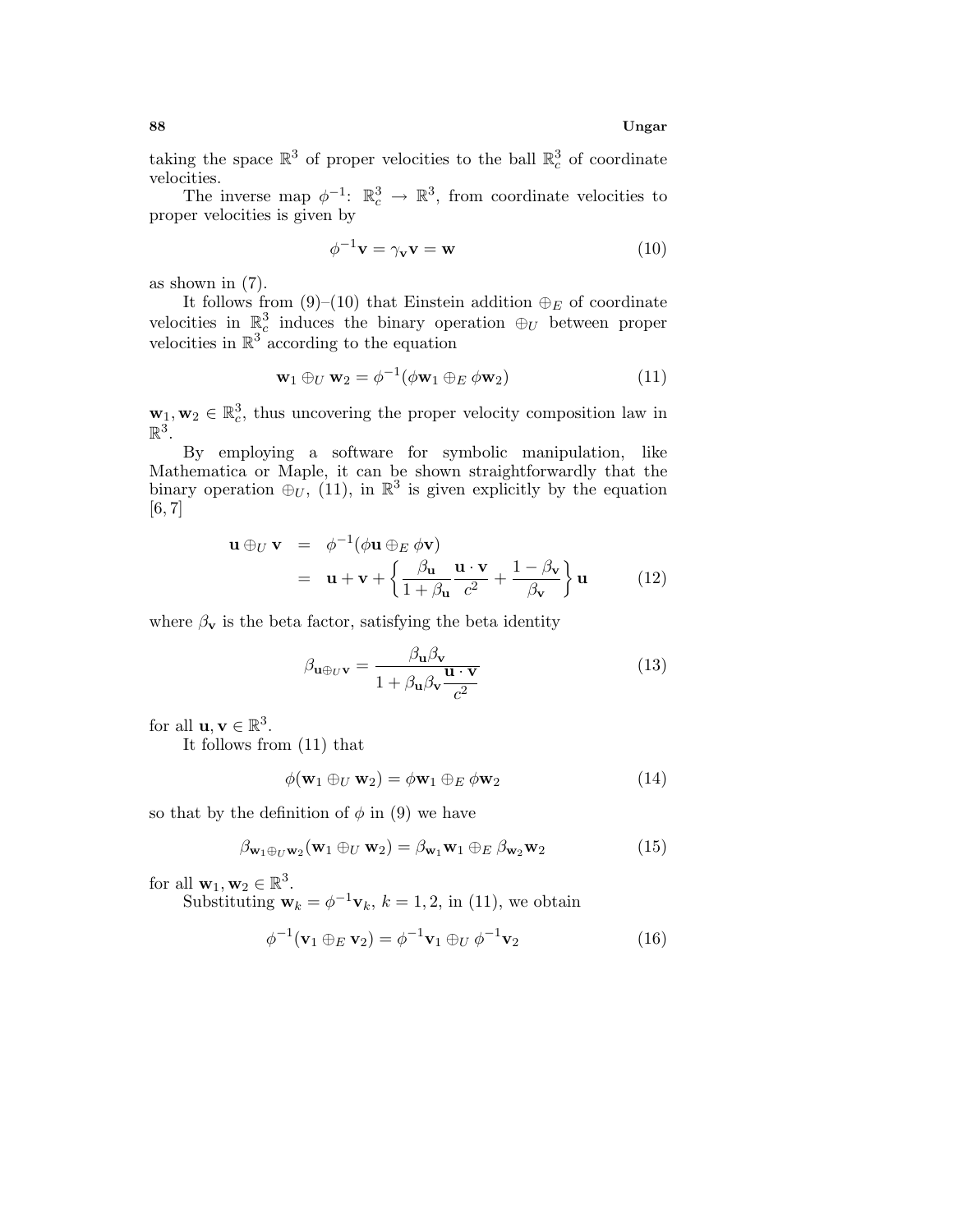#### **Progress In Electromagnetics Research, PIER 60, 2006 89**

implying, by (10),

$$
\gamma_{\mathbf{v}_1 \oplus_E \mathbf{v}_2}(\mathbf{v}_1 \oplus_E \mathbf{v}_2) = \gamma_{\mathbf{v}_1} \mathbf{v}_1 \oplus_U \gamma_{\mathbf{v}_2} \mathbf{v}_2 \tag{17}
$$

for all  $\mathbf{v}_1, \mathbf{v}_2 \in \mathbb{R}_c^3$ .

The binary operation  $\oplus_U$  between relativistic proper velocities is called "Ungar addition" in [6] and "proper velocity addition" in [7]. The term "Ungar addition" was coined by Jing-Ling Chen in [12]. Each of the two identities (15) and (17) thus gives the relationship between Einstein addition  $\oplus_E$  of relativistic coordinate velocities in  $\mathbb{R}^3_c$ and Ungar addition  $\oplus_U$  of relativistic proper velocities in  $\mathbb{R}^3$ . These two binary operations are isomorphic to each other in the sense of (7) (see [7, Table 6.1, p. 202]), and they give rise to two different, but equivalent, models of hyperbolic geometry [7, 13, 14].

# **3. THE STANDARD, COORDINATE TIME, COORDINATE VELOCITY LORENTZ TRANSFORMATION**

Let  $(t, \mathbf{x})^t$ , where exponent t denotes transposition, be a spacetime event represented by its coordinates relative to an inertial frame. A Lorentz transformation of spacetime coordinates is a coordinate transformation that leaves the norm

$$
\left\| \left( \begin{array}{c} t \\ \mathbf{x} \end{array} \right) \right\| = \sqrt{t^2 - \frac{\|\mathbf{x}\|^2}{c^2}} \tag{18}
$$

of a spacetime event  $(t, \mathbf{x})^t$  invariant. A (homogeneous, proper, orthochronous) Lorentz transformation L(**u**) without rotation that links the spacetime coordinates between two inertial frames with relative velocity **u** that coincided at time  $t = 0$  is given by the equation, [15, Eq. (11.19), p. 517],

$$
L(\mathbf{u})\left(\begin{array}{c} t \\ \mathbf{x} \end{array}\right) = \left(\begin{array}{c} \gamma_{\mathbf{u}}\left(t + \frac{1}{c^2}\mathbf{u} \cdot \mathbf{x}\right) \\ \gamma_{\mathbf{u}}\mathbf{u}t + \mathbf{x} + \frac{1}{c^2}\frac{\gamma_{\mathbf{u}}^2}{1 + \gamma_{\mathbf{u}}}(\mathbf{u} \cdot \mathbf{x})\mathbf{u} \end{array}\right) \tag{19}
$$

The Lorentz transformation (19) is (i) homogeneous (it takes the spacetime origin of a frame of reference into itself); (ii) proper (it is continuously connected to the identity transformation); and (iii) orthochronous (it keep invariant the sign of the time part of a spacetime event).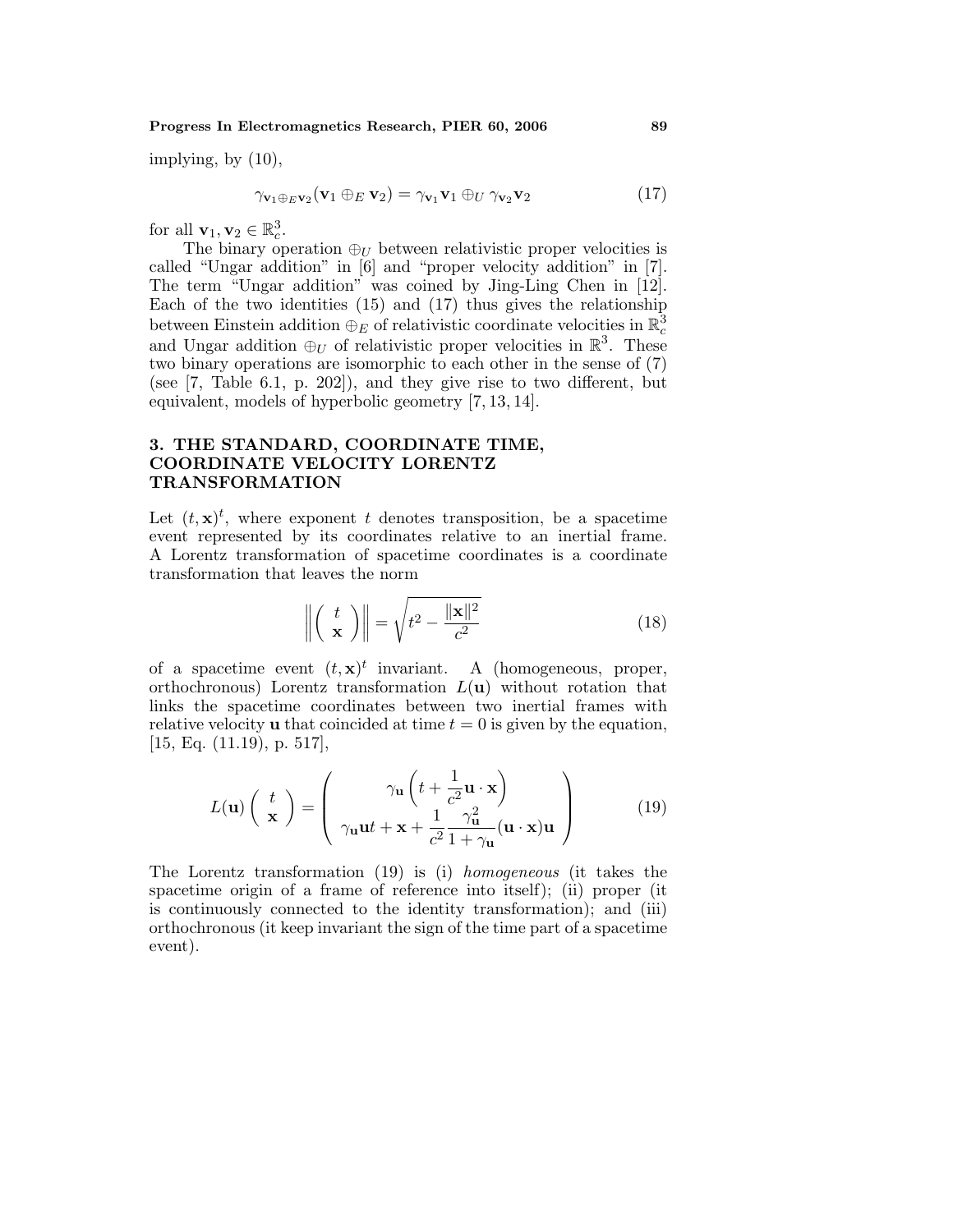**90 Ungar**

Let  $\mathbf{v} = \mathbf{x}/t \in \mathbb{R}_c^3$ , so that  $\mathbf{x} = \mathbf{v}t$ . Then the Lorentz transformation (19) takes the form

$$
L(\mathbf{u})\begin{pmatrix} t \\ \mathbf{v}t \end{pmatrix} = \begin{pmatrix} \gamma_{\mathbf{u}}\left(t + \frac{1}{c^2}\mathbf{u} \cdot \mathbf{v}\right)t \\ \begin{cases} \gamma_{\mathbf{u}}\mathbf{u} + \mathbf{v} + \frac{1}{c^2}\frac{\gamma_{\mathbf{u}}^2}{1 + \gamma_{\mathbf{u}}}(\mathbf{u} \cdot \mathbf{v})\mathbf{u}\end{cases} \begin{cases} t \\ t \end{cases} = \begin{pmatrix} \frac{\gamma_{\mathbf{u}} \oplus_{E} \mathbf{v}}{\gamma_{\mathbf{v}}} t = t' \\ \frac{\gamma_{\mathbf{v}}}{(\mathbf{u} \oplus_{E} \mathbf{v})t'} \end{pmatrix} = \begin{pmatrix} t' \\ (\mathbf{u} \oplus_{E} \mathbf{v})t' \end{pmatrix}
$$
 (20)

that we obtain by a substitution from  $(5)$  and  $(2)$ .

Renaming velocities by the equations  $\mathbf{u} = \mathbf{v}_1$  and  $\mathbf{v} = \mathbf{v}_2$ , the Lorentz transformation (20) takes the form

$$
L(\mathbf{v}_1) \begin{pmatrix} t \\ \mathbf{v}_2 t \end{pmatrix} = \begin{pmatrix} t' \\ (\mathbf{v}_1 \oplus_E \mathbf{v}_2) t' \end{pmatrix}
$$
 (21)

Clearly, the Lorentz transformation  $L(\mathbf{v}_1)$  in (21) is equivalent to the system of two basic transformations

$$
\begin{array}{rcl}\n\mathbf{v}_2 & \to & \mathbf{v}_1 \oplus_E \mathbf{v}_2 \\
t & \to & t'\n\end{array} \tag{22}
$$

where

$$
t' = \frac{\gamma_{\mathbf{v}_1 \oplus_E \mathbf{v}_2}}{\gamma_{\mathbf{v}_2}} t \tag{23}
$$

# **4. THE PROPER TIME, PROPER VELOCITY LORENTZ TRANSFORMATION**

Let us now rearrange the two basic transformations (22) in the Lorentz transformation (21) in a different way,

$$
L_p(\gamma_{\mathbf{v}_1}\mathbf{v}_1) \left( \frac{t}{\gamma_{\mathbf{v}_2} \mathbf{v}_2} \right) = \left( \frac{t'}{\gamma_{\mathbf{v}_1 \oplus_E \mathbf{v}_2}(\mathbf{v}_1 \oplus_E \mathbf{v}_2)} \frac{t'}{\gamma_{\mathbf{v}_1 \oplus_E \mathbf{v}_2}} \right) (24)
$$

Clearly, the transformations

$$
\begin{pmatrix} t \\ \mathbf{v}_2 t \end{pmatrix} \rightarrow \begin{pmatrix} t' \\ (\mathbf{v}_1 \oplus_E \mathbf{v}_2) t' \end{pmatrix}
$$
 (25)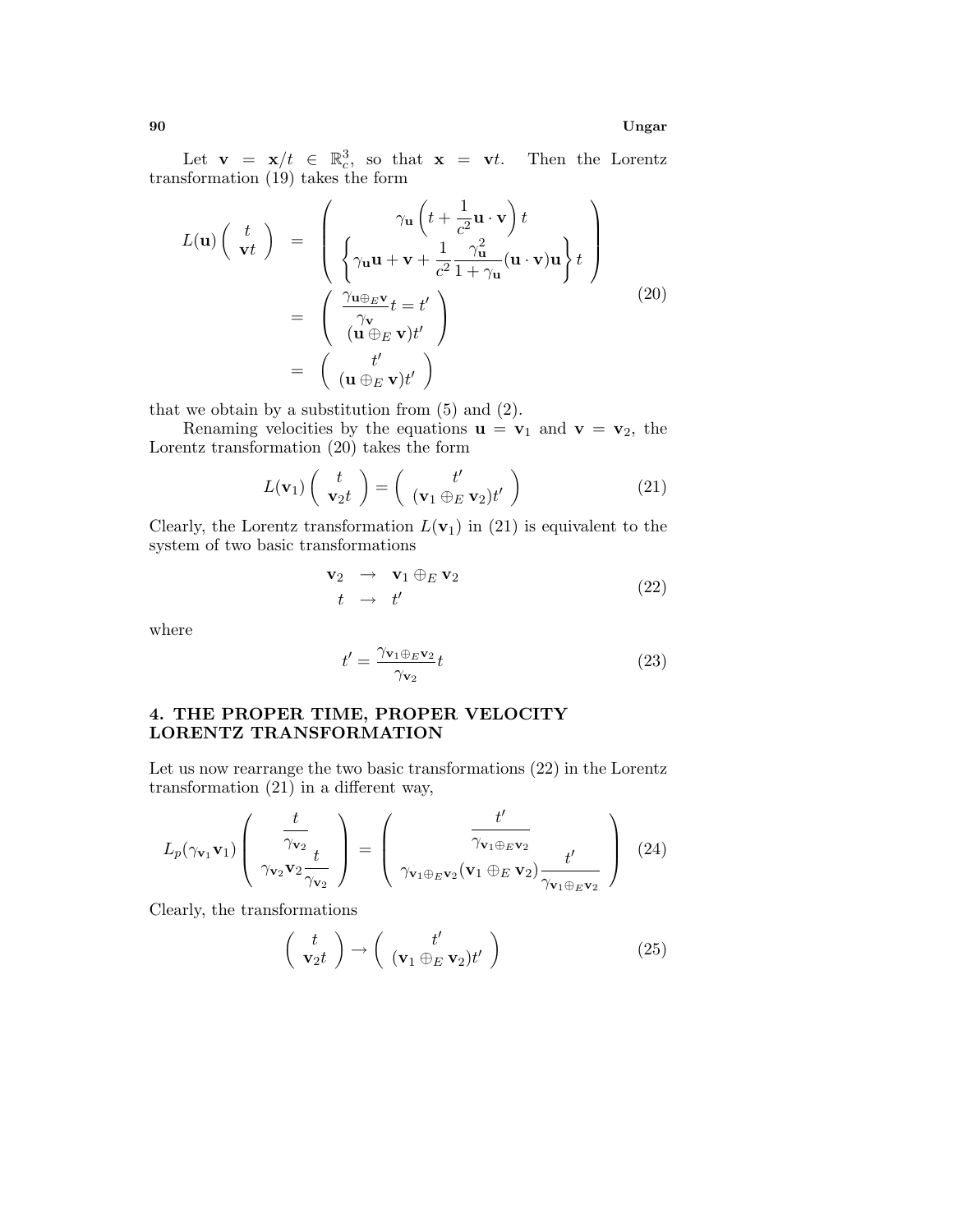and

$$
\begin{pmatrix}\n\frac{t}{\gamma_{\mathbf{v}_2}} \\
\gamma_{\mathbf{v}_2} \mathbf{v}_2\n\end{pmatrix}\n\rightarrow\n\begin{pmatrix}\nt' \\
\gamma_{\mathbf{v}_1 \oplus_E \mathbf{v}_2} \\
\gamma_{\mathbf{v}_1 \oplus_E \mathbf{v}_2} (\mathbf{v}_1 \oplus_E \mathbf{v}_2)\n\end{pmatrix}
$$
\n(26)

in (21) and (24) are equivalent, being just different arrangements of the same two basic transformations in (22).

Following (6) we introduce into (24) the notation

$$
\tau = \frac{t}{\gamma_{\mathbf{v}_2}} \n\tau' = \frac{t'}{\gamma_{\mathbf{v}_1 \oplus_E \mathbf{v}_2}}
$$
\n(27)

noting that, by (23),

$$
\tau' = \tau \tag{28}
$$

Similarly, following (7) we introduce into (24) the notation

$$
\mathbf{w}_1 = \gamma_{\mathbf{v}_1} \mathbf{v}_1 \n\mathbf{w}_2 = \gamma_{\mathbf{v}_2} \mathbf{v}_2
$$
\n(29)

With this notation, noting (17) and (28), (24) takes the form

$$
L_p(\mathbf{w}_1) \begin{pmatrix} \tau \\ \mathbf{w}_2 \tau \end{pmatrix} = \begin{pmatrix} \tau \\ (\mathbf{w}_1 \oplus_U \mathbf{w}_2) \tau \end{pmatrix}
$$
 (30)

thus uncovering the proper time, proper velocity Lorentz transformation group (30).

The formal resemblance between the standard, coordinate velocity Lorentz transformation (21) and the proper velocity Lorentz transformation (30) is remarkable. We should emphasize that the standard, coordinate velocity Lorentz transformation  $L(\mathbf{v}_1)$  in (21) and the proper velocity Lorentz transformation  $L_p(\mathbf{w}_1)$  in (30) are equivalent. They are merely different arrangements of the same system of the two basic transformations in  $(22)$ , as clearly seen in  $(25)$ – $(26)$ .

Rewriting (30) in terms of the notation  $\mathbf{u} = \mathbf{w}_1$  and  $\mathbf{v} = \mathbf{w}_2$ , along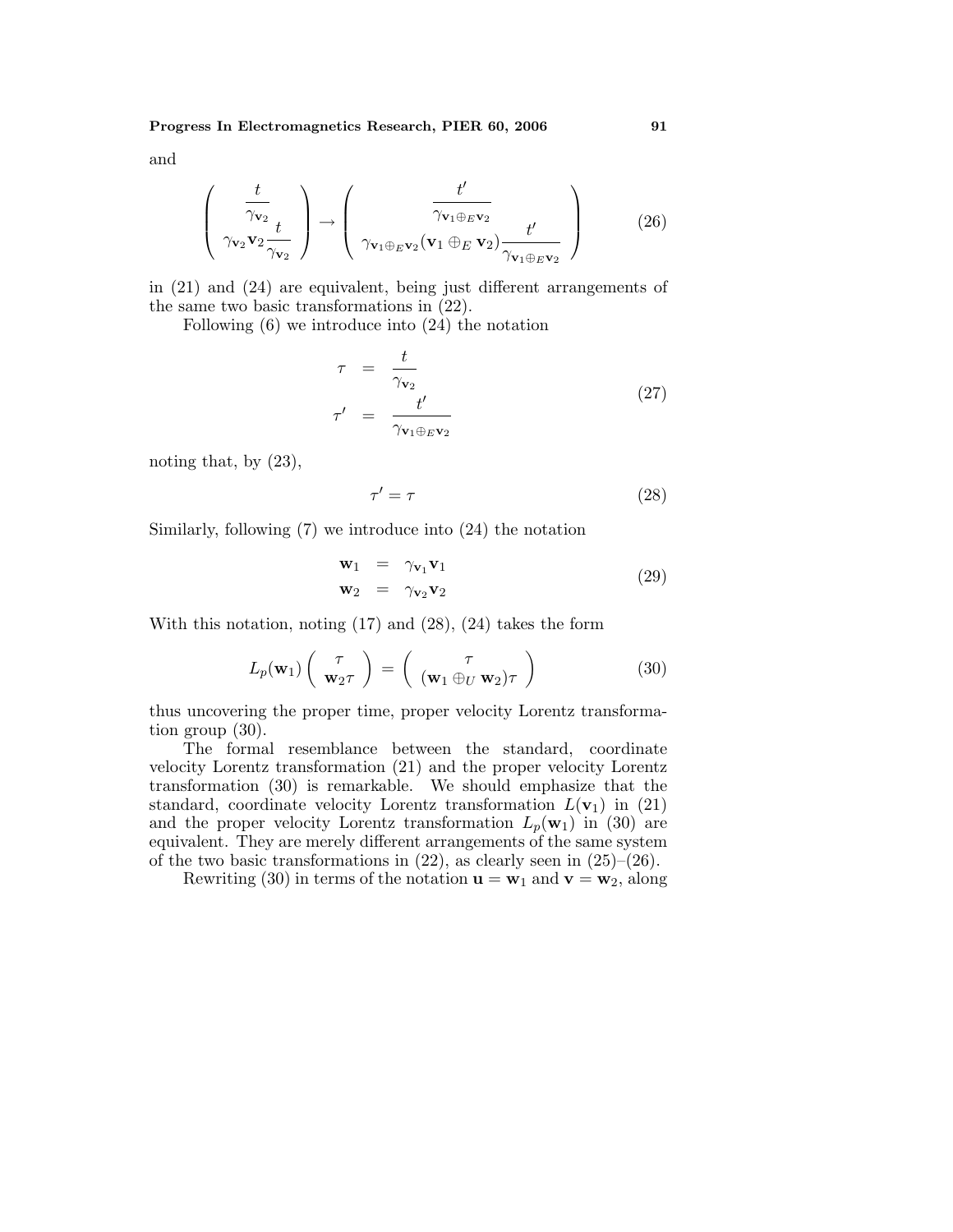**92 Ungar**

with a substitution from  $(12)$ , we have

$$
L_p(\mathbf{u})\begin{pmatrix} \tau \\ \mathbf{v}\tau \end{pmatrix}
$$
  
=  $\begin{pmatrix} \tau \\ (\mathbf{u} \oplus_U \mathbf{v})\tau \end{pmatrix}$   
=  $\begin{pmatrix} \tau \\ (\mathbf{u} + \mathbf{v} + \left\{\frac{\beta_{\mathbf{u}}}{1 + \beta_{\mathbf{u}}} \frac{\mathbf{u} \cdot \mathbf{v}}{c^2} + \frac{1 - \beta_{\mathbf{v}}}{\beta_{\mathbf{v}}} \right\} \mathbf{u} \end{pmatrix} \tau$  (31)

Finally, if we use the notation  $\mathbf{v}\tau = \mathbf{x}$  then the proper velocity Lorentz transformation (31) takes the form

$$
L_p(\mathbf{u})\left(\begin{array}{c}\tau\\\mathbf{x}\end{array}\right)
$$
  
= 
$$
\left(\begin{array}{c}\tau\\\mathbf{x} + \frac{1}{1 + \sqrt{1 + \mathbf{u}^2/c^2}}\frac{\mathbf{u} \cdot \mathbf{x}}{c^2}\mathbf{u} + \sqrt{\tau^2 + ||\mathbf{x}||^2/c^2}\mathbf{u}\end{array}\right)
$$
(32)

 $\mathbf{u}, \mathbf{x} \in \mathbb{R}^3$ ,  $\tau > 0$ .

The proper time, proper velocity Lorentz transformation (32) is nonlinear in **x**, but it possesses the important property that it keeps the proper time  $\tau$  invariant. As such, it can shed new light on relativity physics. According to M. Idemen [4] the Lorentz transformation group is inherent in Maxwell equations. Hence, it is hoped that by employing techniques that Idemen developed in [4], our proper time, proper velocity Lorentz transformation group (32) can pave the way to uncover the proper time Maxwell equations. These, in turn, can reveal the electromagnetic field generated by a moving source in terms of the invariant proper time of the source.

#### **5. CONCLUDING REMARKS**

Einstein's special relativity theory is formulated in terms of observer's (coordinate) time and observer's (coordinate) velocities. In some circumstances that arise, for instance, in quantum mechanics, an equivalent reformulation of special relativity in terms of traveler's (proper) time and traveler's (proper) velocities is preferable. Accordingly, the proper velocity composition law is derived in (12) by employing the well-known bijective relationship (7) between the space  $\mathbb{R}^3$  of proper velocities and the ball  $\mathbb{R}^3_c$  of coordinate velocities.

The resulting proper velocity addition law (12), in turn, proves useful in the construction of the proper time, proper velocity Lorentz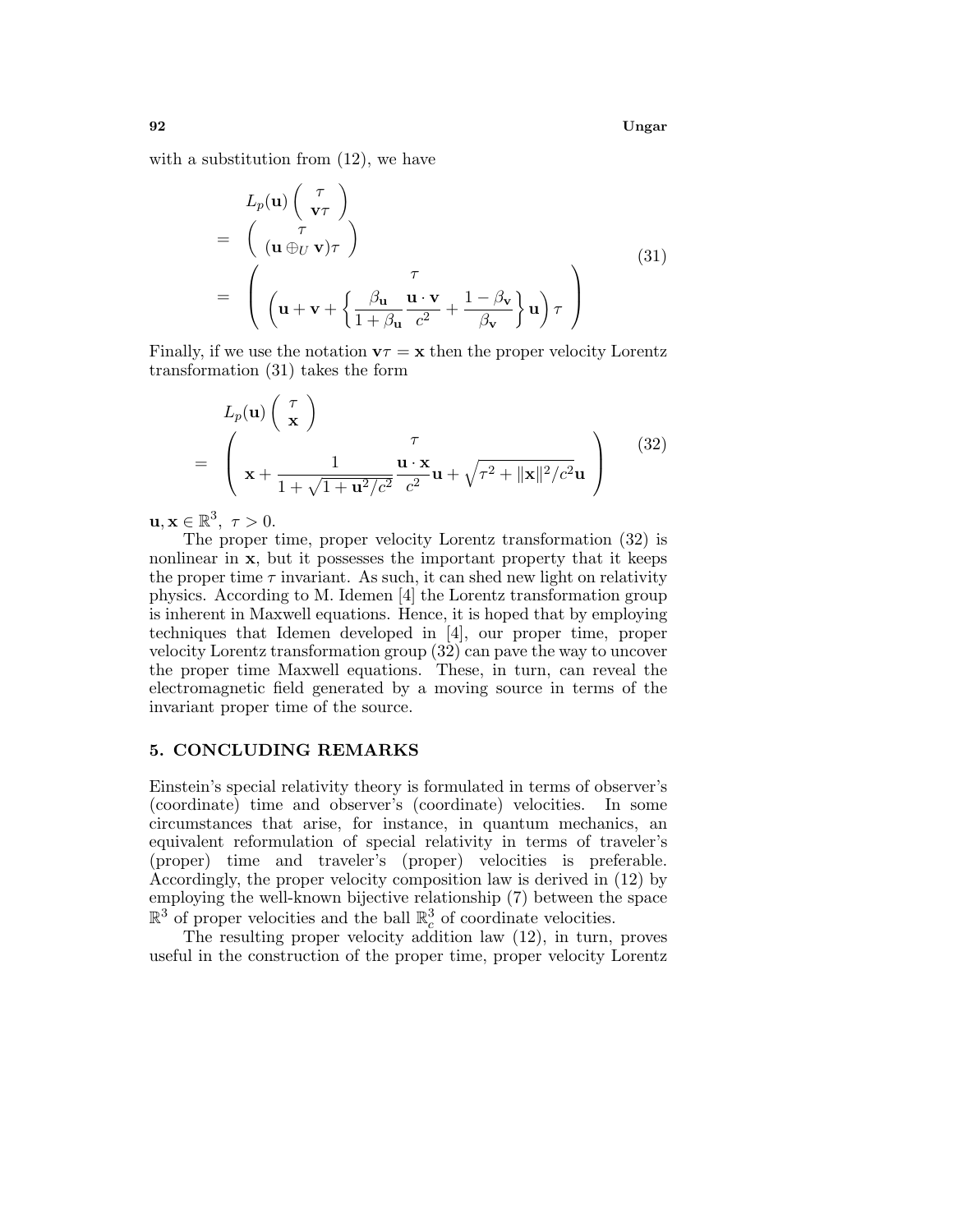transformation (32) that we may call, for short, the proper Lorentz transformation. The proper Lorentz transformation (32) is obtained by rearranging the two ingredients of the standard Lorentz transformation  $(19)$ , as shown in  $(25)-(26)$ .

Hence, our way of constructing the proper Lorentz transformation clearly exhibits the equivalence between the standard Lorentz transformation, (19), and the proper Lorentz transformation, (32).

According to a recent result of M. Idemen in [4], the Lorentz transformation group is inherent in Maxwell equations. Hence we finally remark that the discovery of the proper Lorentz transformation may pave the way to uncover the proper time Maxwell equations.

#### **REFERENCES**

- 1. Hlavatý, V., "Proper time, apparent time, and formal time in the twin paradox," J. Math. Mech., Vol. 9, 733–744, 1960.
- 2. Guven, J., "Classical and quantum mechanics of a relativistic system parametrized by proper time," Phys. Rev. D (3), Vol. 44, No. 10, 3360–3363, 1991.
- 3. Frisch, D. and J. Smith, "Measurement of the relativistic time dilation using  $\mu$ -mesons," Amer. J. Phys., Vol. 31, No. 5, 342– 355, 1963.
- 4. Idemen, M., "Derivation of the Lorentz transformation from the Maxwell equations," J. Electromagn. Waves Appl., Vol. 19, No. 4, 451–467, 2005.
- 5. Sexl, R. U. and H. K. Urbantke, "Special relativity and relativistic symmetry in field and particle physics," Relativity, Groups, Particles, Springer Physics, Springer-Verlag, Vienna, 2001. Revised and translated from the third German (1992) edition by Urbantke.
- 6. Ungar, A. A., "Beyond the Einstein addition law and its gyroscopic Thomas precession: The theory of gyrogroups and gyrovector spaces," Fundamental Theories of Physics, Vol. 117, Kluwer Academic Publishers Group, Dordrecht, 2001.
- 7. Ungar, A. A., Analytic Hyperbolic Geometry: Mathematical Foundations and Applications, World Scientific, Singapore, 2005.
- 8. Ungar, A. A., "Einstein's special relativity: Unleashing the power of its hyperbolic geometry," Comput. Math. Appl., Vol. 49, 187– 221, 2005.
- 9. Woodhouse, N. M. J., Special Relativity, Springer Undergraduate Mathematics Series, Springer-Verlag London Ltd., London, 2003.